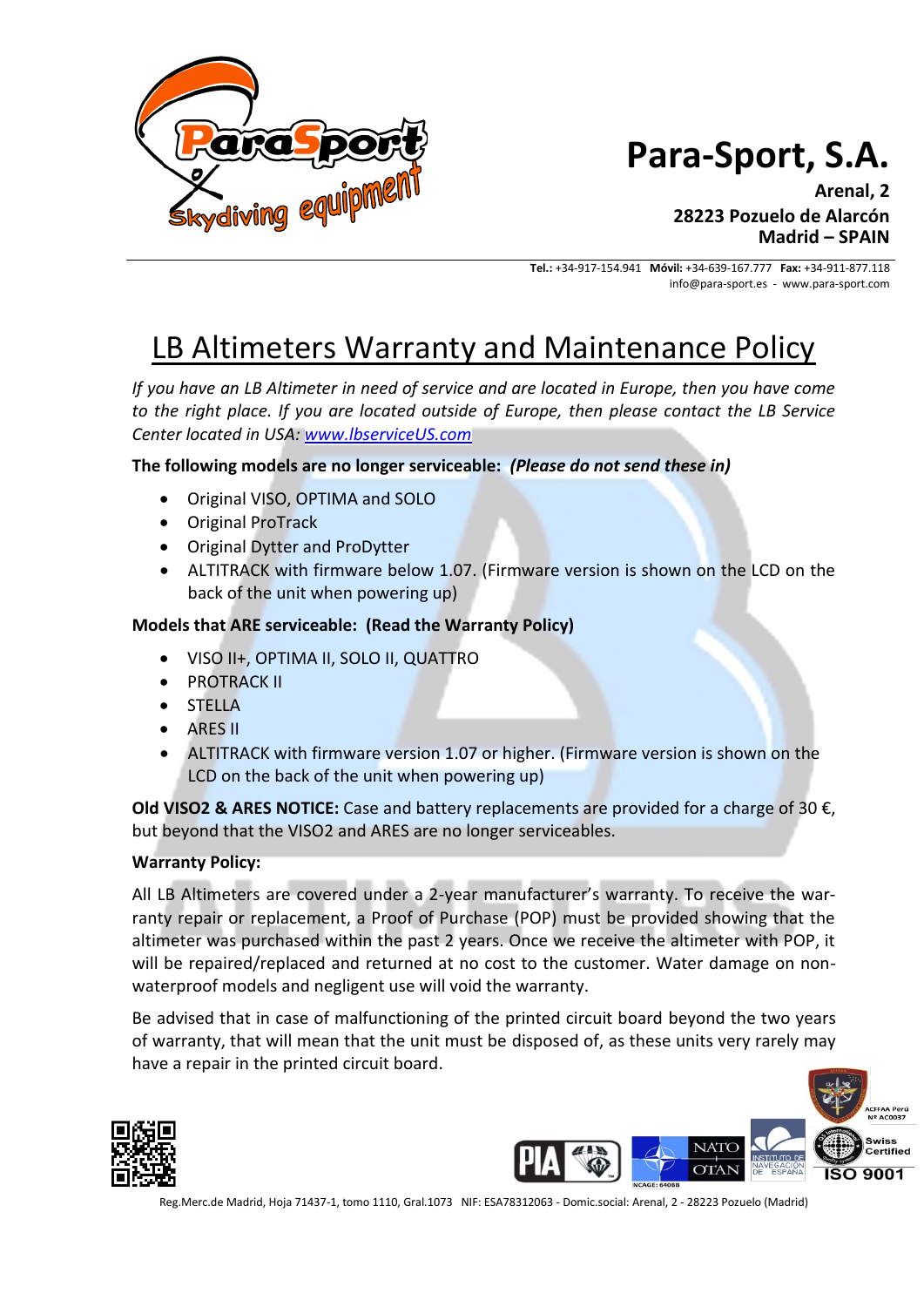

| <b>Maintenance pricing</b> |                                        |                                                  |
|----------------------------|----------------------------------------|--------------------------------------------------|
| <b>Service</b>             | <b>WARRANTY</b><br>DOM<2 yr (with PoP) | <b>NON-WARRANTY</b><br>$2 yr. <$ DOM (or no PoP) |
| Repair                     | 0€                                     | 50 $\epsilon$                                    |

The repair consists in all what can be repaired in the unit: plastic case, batteries and LCD (LCD not available for Viso2).

The maintenance fee includes the shipping back to customers (only within the European Union) and Spanish VAT (21%). If you are a business in the EU with valid VAT number, then VAT will be deducted.



In order to know the date of manufacture, open the battery port and look inside. You will find four digits indicating the week and year of manufacture.

**Stella, Ares-II** and **Altitracks** must be sent to DENMARK for maintenance. In the case of Altitracks, only if firmware is 1.07 or higher, as said before.

However, in the case of Altitracks, please inform us in advance of the problem you have, as perhaps it may be serviced in Spain.

The shipping addresses are the following:

Larsen&Brusgaard Ledreborg Alle, 28 4000 Roskilde DINAMARCA

#### **DENMARK**: **SPAIN**:

Para-Sport, S.A. c/o Mail Boxes, Inc. Camilo José Cela, 8 28232 Las Rozas de Madrid Madrid - SPAIN **Tel.:**..........+34 639167777 **e-Mail:**......serviceEU@LBaltimeters.com

Please, remember to include your legible and complete shipping address and your phone contact number for carrier.

**VERY IMPORTANT**: If shipment is being made from outside of the European Union, please include a comercial invoice for low amount (i.e. 5€), stating that it is "returned unit for